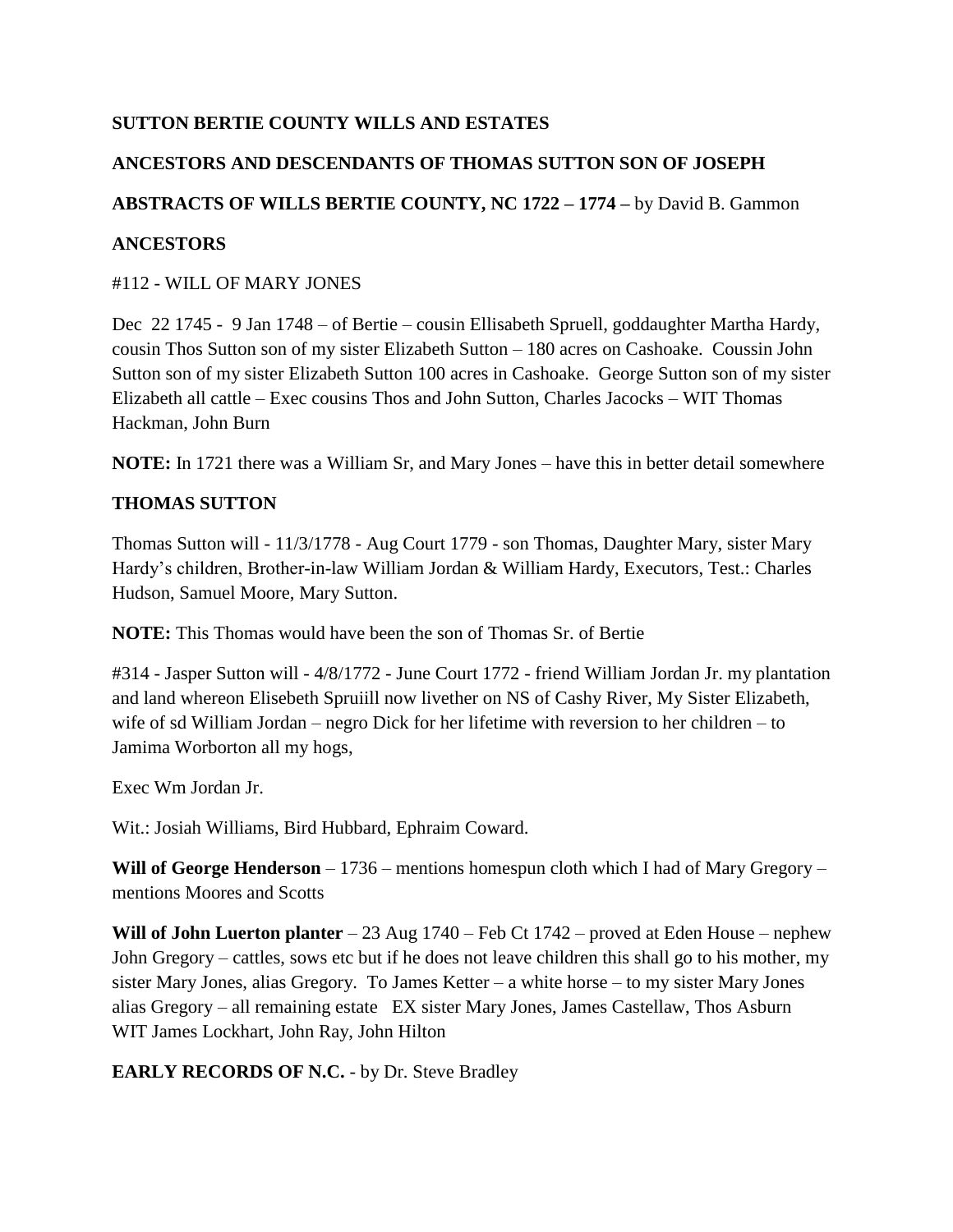## **VOL IV - WILLS - 1663 – 1722**

#33 – Will of John Bayard (Byrd sic) – 13 Sept 1716 – of Chowan Prec – eldest son John, son Edward, Willm, Richard, daughter Anne wife Rabacca Baynard who is with children

**NOTE**: If this is Byrd – get rest – it is Bird/Byrd and they were out of Perquimans Co

#284 – Will of John Jones – 7 Jan 1712/13 no prob – of Cashocke – brother in law O ??? Daniel mare – sister in law Hannah Daniel mare – Elizabeth Lewton daughter of John Lewton – 50 acres in the fork of Black Walnutt commonly called Rockey Branch – daughter Mary Jones – rest of my lands and estate if she should live to age 16 with reversion to my wife Eliz

 $Exr - wife$ 

WIT: Jno Byrd, Thoms Arnold, John Holebrook

#285 – Thomas (x) Jones 11 Jan 1712/13 no probate – no county but would be Bertie - son Thos Jones 500 acres where I now live after the decease of my wife Elizabeth, 3 cows & calves with the female increase until age 14. Son John Jones – 400 acres called Newfound Landing – dated by Martin Gardner – 3 cows  $\&$  calves with the female increase until age 14 – son in law Luke Haman – 420 acres on Great Swamp adj John Lewerton (formerly Epharim Lewerton's & in the possession of Jno Jones) – wife Elizabeth rest of my estate for life  $\&$  then to the 3 boys, Thomas Jones, John Jones and Luke Hammon

Exr wife Elizabeth Jones, brother William Jones

WIT David Henderson, John Holebrook

## **DESCENDANTS**

## **ABSTRACTS OF WILLS BERTIE COUNTY, NC 1722 – 1774 –** by David B. Gammon

#172 – 12 Aug 1779 – John Davidson - Inventory taken by Elizabeth (x) Davidson – guardian accounts for the orphans Smithwick Davidson and Sarah Davidson filed by Mary Sutton adm of John Sutton former guard from 1780 – 1789 – William Sutton was appts gd of Smithwick Davidson in 1792

William Sutton - Buying from estate of Abraham Mier in 1783

#643 – 11 Oct 1786 – Chloe Sutton - Inventory taken by John Sutton

**NOTE:** She died after 3 June 1785 when she was buying from the estate of Elizabeth Hendricks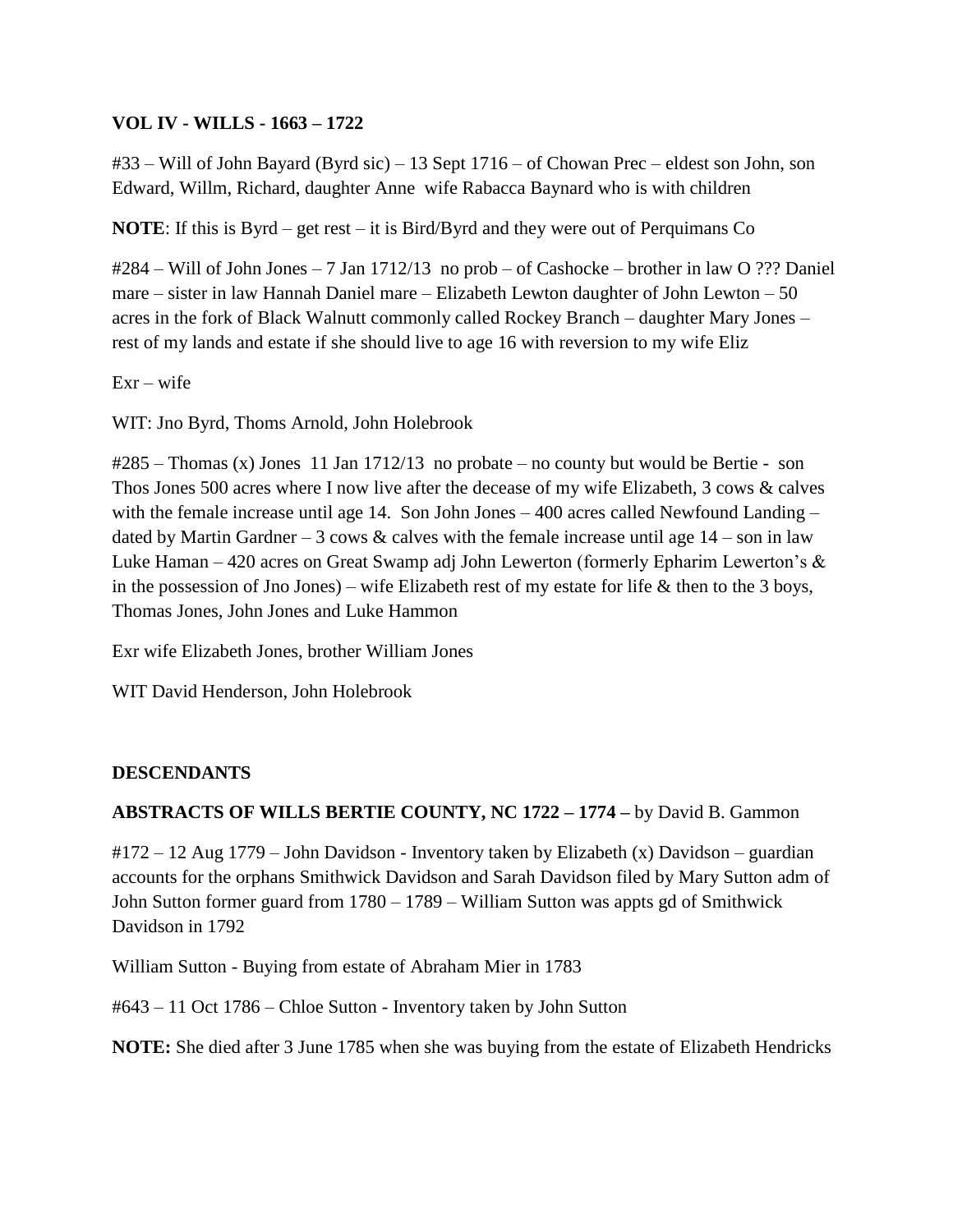#688 – James Warborton –14 Nov 1780 - Winifred Warborton, Luke Warborton and Jonathan Rhodes were exrt – had 200 acres of land - son John a minor in 1793 – division of negroes according to the will May 1796 between William Sutton in right of wife Sally – they received Buck, Haner, Lucy, Harry – Thomas Warborton received Beck, Nicy, Dave, Joe and Pol – in 1800 Luke and Winifred were dec

# **EARLY RECORDS OF N.C.** by Dr. Steve Bradley

# **VOL 111**

#777 – Peter Shrock of Bertie Co inventory taken 11 July 1751 – names mentioned Thomas Sutton, John Nickolls

#869 - Thomas Sutton inventory - Bertie – 14 May 1755 by John Hardison. Included were 9 Negroes – not named – Also inventoried are items that belonged to his wife Mary (sic) before they married. Proved May Ct 1751 before Saml Ormes

#765 – Thomas Sharewood's inventory taken – 29 Oct 1763 – names mentioned John (torn), John Williams, Joseph Sutton

**NOTE:** Who was this Joseph??

# **VOL V**

# 263 - Will of Mary Jones 22 Dec 1745 9 Jan 1748 of Bertie - cousin Ellisabeth Spruell gold ring, Sarah Hawkins daughter of Thomas Hawkins – gold ring, Thomas Hackman – my books 60 pds, goddaughter Martha Hardy 2 ewes & lambs, cousin Thos Sutton son of my sister Elizabeth Sutton 180 acs on Cashoake where I now live, Cousin John Sutton son of my sister Elizabeth Sutton 100 acs in Cashoake. The woman that looks after me in my sickness – all my clothes, George Sutton son of my sister Elizabeth all my cattle

Exr: Cousins Thos & John Sutton

WIT: Thomas Hackman, John Burn

# **VOL VII - 1750 - l755**

# 510 - Will of Thomas Sutton - 3 Feb 1750 2 Mar 1750 Bertie County - Son Thomas 200 acs west end of tract I purchased from Archibald Bell and held by deed from George Bell called the Reedy Branch. Son William 200 acs of the above land, son George remainder of land - 240 acs, son Joshua 150 acs adj Deep Branch, Henry King. Son Jesper 168 acs reserving dower for wife Elizabeth. wife Elizabeth that part of estate that belonged to her before marriage. son John negro, children William, George, Joshua, Parthenia, Mary, Elizabeth, Jesper, Sarah and Judah negoes to be divided in 6 years reserving them in that time to school my 5 youngest children.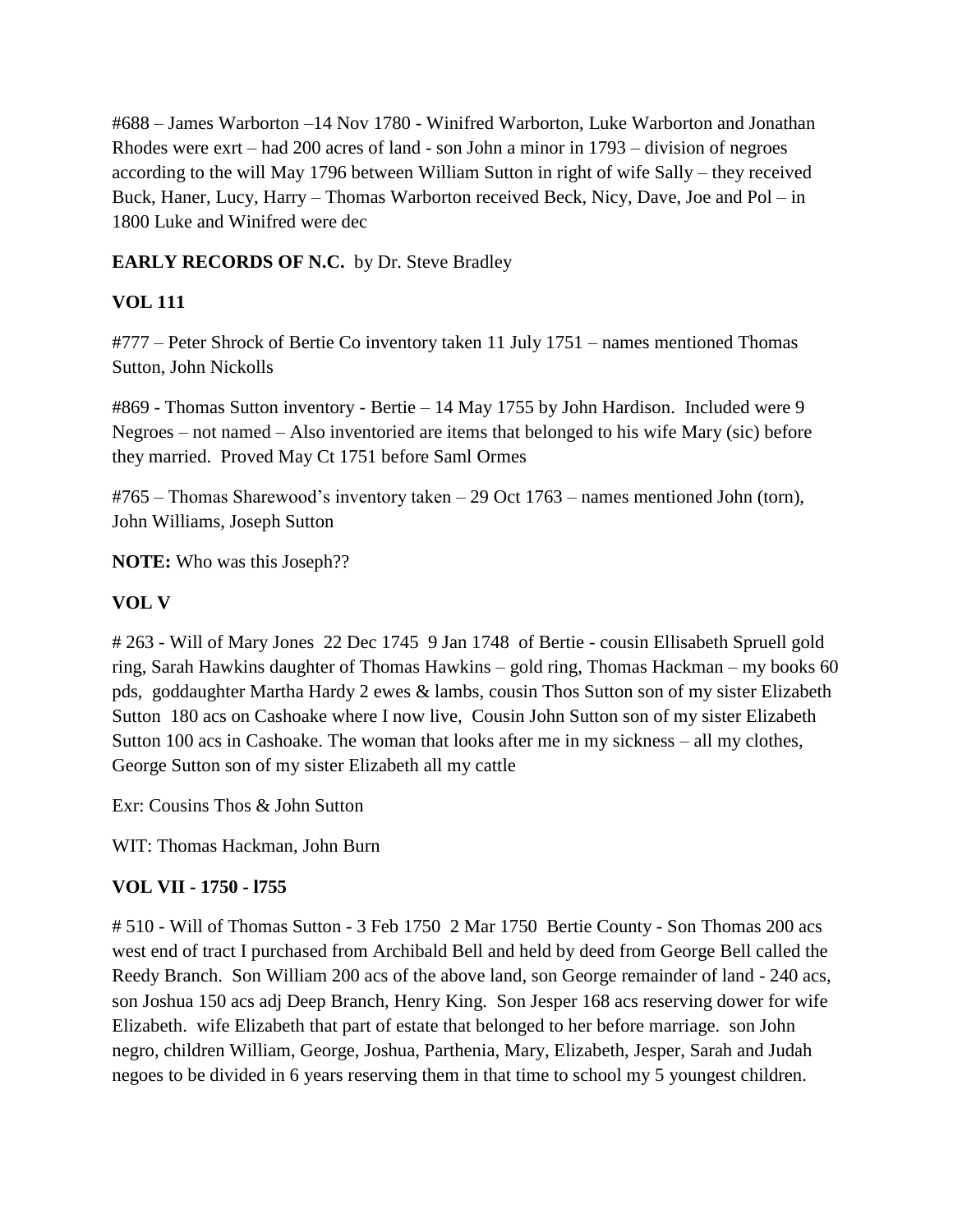Exec to survey 100 acs in Tyrell for Job Williams where he now dwells for his taking care of cattle

Exec friend John Hardison of Tyrell, Edward Rason of Bertie

WIT Peter Winants, Arthur Williams, Stephen Rason

HAVE ENTIRE WILL & COPY OF ORIGINAL

Additional information from ESTATES OF NC for THOMAS SUTTON

## FROM ESTATE RECORDS OF NC

On Monday 7 March 1757 the Negroes were divided among William, George, Joshua, Parthenia, Mary, Jesper, Sarah & Judith (no Thomas or John mentioned). Mary Sutton received Dinah, Recorded in Bertie Co.,

April Court 1757, Benj. Wynn cc

William received Tom

George received Old Moll and Sam a child

Joshua received Dick

Parthenia received Peter and Sue, children

Mary received Dinah

Elizabeth received Jane

Jasper received Little Dick a child, James

Sarah received Little Moll

## **ESTATES**

# EDENTON DISTRICT N. C. LOOSE ESTATE PAPERS – 1756 – 1806

By Dr. Stephen E. Bradley, Jr

A William Sutton in Bertie in 1798

# 350 – Capt Alexander Howe – 1763 – in 1815 William Sutton was guardian of Mary Howe daughter of Thomas Howe and also of Collin McKenzie son of Sarah McKenzie – Thomas Howe was a minor in 1792 – his wife Elizabeth later md William Sutton – additional records show that William Sutton d intestate in 1816 with John H. Bryan as his adm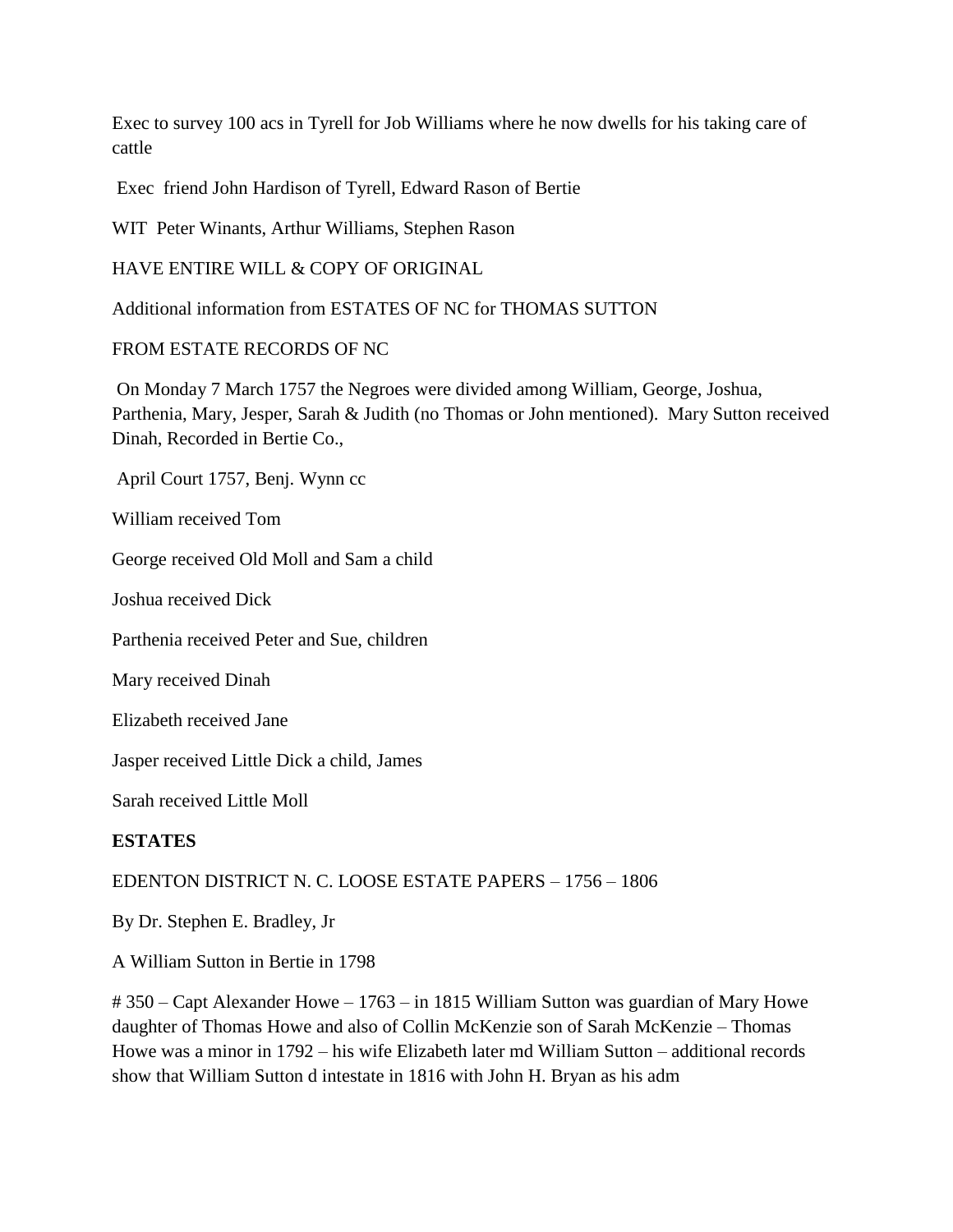#386 – Mary Jones – inventory taken by Thomas Sutton 5 Feb 1747/48

#388 – Thomas Jones – Inventory 12 Feb 1755 – by John Campbell – Petty Shoar Plantation – lots of books and Negroes

A James Sutton in Chowan Co in 1790's

# **RECORDS OF ESTATES BERTIE COUNTY, NC – VOL 1 – 1728 – 1744, 1762 – 1790** By David B. Gammon

#893 – division of estate between Thomas Sutton and Mary Sutton – Nov 26 1782

John Hill estate – a long list of people paid to and people who paid estate including Thomas Sutton – from 1763 – 1765

#767 – inventory of Thomas Sutton taken by William Jordan and William Hardy, exr – June 1779

#274 – Accounts of Sheriff - George Sutton

#### **RECORDS OF ESTATES BERTIE CO – 1734 – 1788** by David B. Gammon

#648 – Inventory of Thomas taken 14 May 1751 – already have – distribution of negroes

#647 – June 1779 – THOMAS SUTTON – inventory taken by William Jordan Jr and William Hardy ext – division of Negroes Nov 26, 1782 – Thomas Sutton received Jack, Jean, Hannah, Dave and Little Hannah and Mary Sutton received Bess, Moll, Sarah, Andrew, and Nane. Summons of the exrs of the dec to answer to John Sutton and wife for trespass 10, Nov 1782

#123 – John Byrd – inventory taken 16 Feb 1744/45 by George Bell exr – file contains the summons of Mary Bird daughter of dec to ask why she did not choose to live with her uncle George Bell – buyers at estate sale were among others, Thomas Sutton

#173 – George Davis – undated – inventory taken by Thomas Sutton

#647 – June 1779 – THOMAS SUTTON – inventory taken by William Jordan Jr and William Hardy William Hubbard – 1755 – among buyers was Thomas Sutton, George Lawrence 1756 – appraisal of estate in hands of Thomas Sutton in 1758; James Parker – 1761 – among buyers was Thomas Sutton; ; John Webb 1744 – among buyers was Thomas Sutton, some of Hardy, Rasor and Fleetwood family; John Williams 1758 – among buyers were Benjamin Hardy, George Mewborn, Thomas Sutton, Edward Rasor

ext – division of Negroes Nov 26, 1782 – Thomas Sutton received Jack, Jean, Hannah, Dave and Little Hannah and Mary Sutton received Bess, Moll, Sarah, Andrew, and Nane. Summons of the exrs of the dec to answer to John Sutton and wife for trespass 10, Nov 1782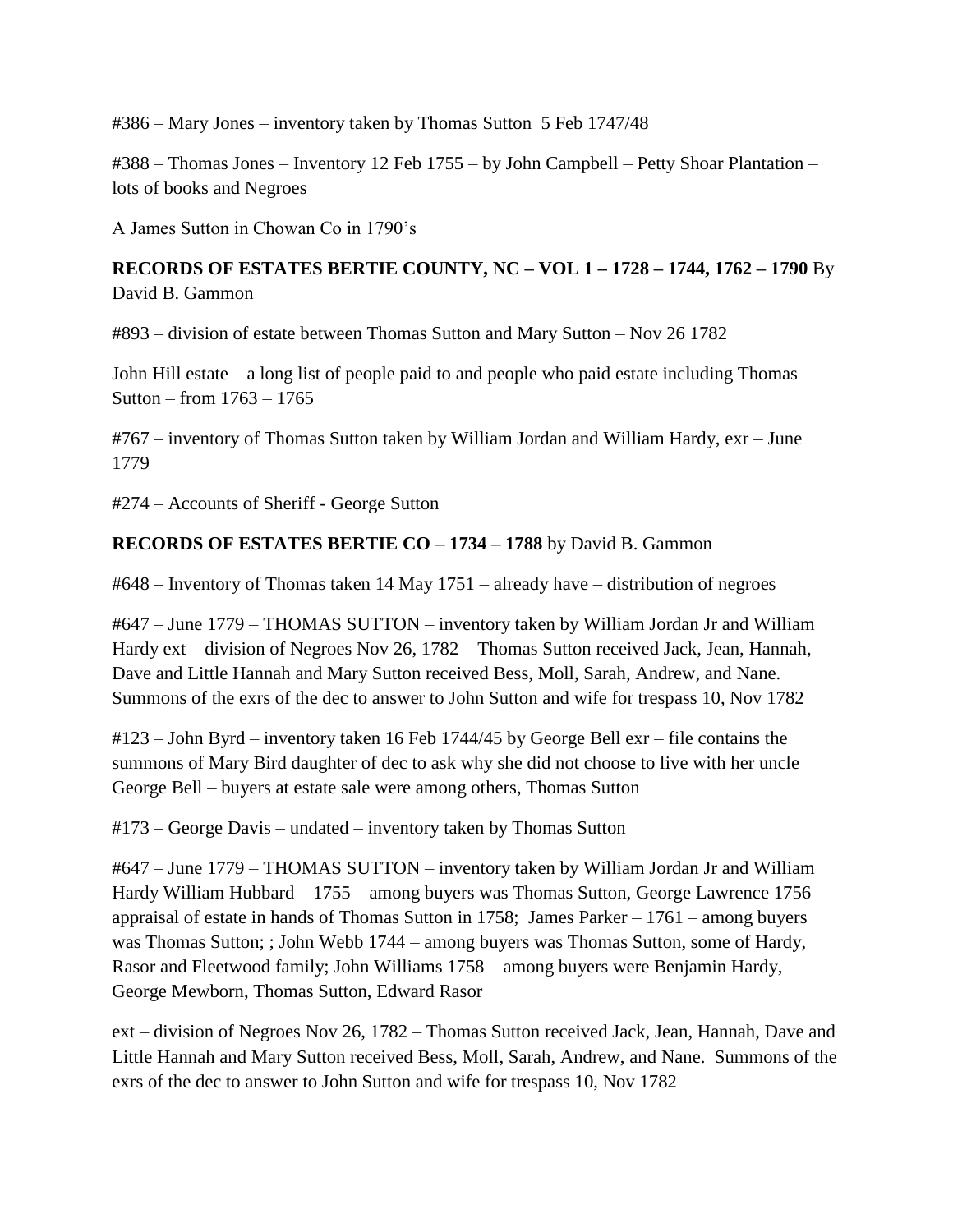#11 – 15 April 1742 – Sale of estate for John Asley – one of buyers was George Sutton

#50 – 31 Oct 1760 – sale of estate of Humphrey Bates – among buyers was George Sutton

#644 – 25 Dec 1771 – sale of estate of Joshua Sutton – William Jordan Adm – no Sutton's buying – money received from among others – Thomas Sutton – money also paid to Thomas, Jasper Sutton, Elizabeth Spruill, Perthenia Demcey and to Thomas Ashburn for schooling the child indicating Joshua had a child

1771 – Joshua paid from estate of Alexander Ford; also in 1763 from estate of Henry Harramond; in 1768;

Joshua bought from estate of Henry King on Aug 1751 and from Thomas West in 1757

Also buying from estate of Henry King were Abraham and Isaac Barbaree, Thomas Ashurn – King had land adj to the Ashburns and Stoney Run

**NOTE:** This means Joshua Sutton he was 21 when his father died indicating he was one of the eldest children

#1103 –Joshua Sutton - Inventory Oct 14 1786 by John Sutton

Joshua Sutton - buying in 1768 from estate of Daniel Hendricks

#386 – inventory of Joshua Sutton 25 March 1772 – inventory was taken by William Jorden, Junr

#683 – account current for Joshua Sutton from Nov 1771 to 1 Sept 1777 by Wm. Jordan – money pd to a number of people including a Parthenia Demsey – money was received from a couple of people including Thomas Sutton

#646 – Jasper Sutton - estate records filed under the name of Joshua Sutton – inventory taken by William Jordan exr – negro Dick

#412 – Jasper Sutton – inventory taken by Wm Jordan, Junr exe – no date

#602 – Luke Smithwick – think I have this under Smithwick – among buyers was Peter Barberee

#688 – 14 Nov 1780 – James Warborton – had a will – had daughter Sarah (Sally) who md William Sutton, Thomas Warborton – probably other children who must have died by 1800

# **RECORDS OF ESTATES OF BERTIE COUNTY – VOL 3 – 1788 – 1800** – by David Gammon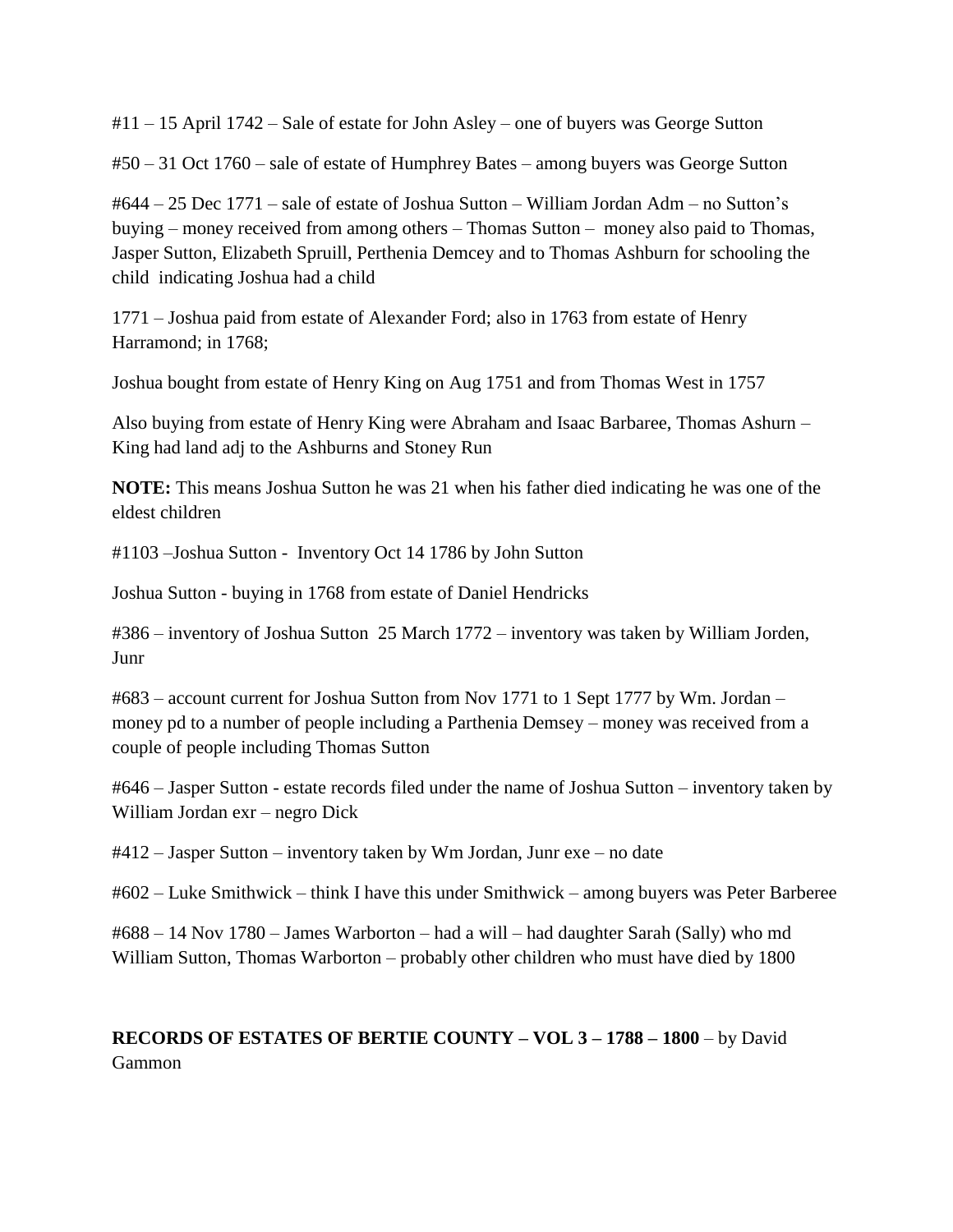#172 – 8 May 1793 John Sutton – sale on 5 June 1789 – by Mary Sutton – William Sutton was appoint gd of orphans William and Amelia Sutton

**NOTE:** Mary remarried John Weston as they did the accounting on 20 Aug 1789

#103 – 6 Feb 1792 – Joshua Sutton buying from estate of William Cobb

#151 – 30 Sept 1796 – Mary Freeman estate – buying from estate – Thomas Sutton – division of estate in 1797 – Christian Wood, Mary Copeland, William, Joshua, Jacob and James Freeman, Sarah Sutton, Celia Campbell – William Freeman and Jacob Freeman ext of Joshua

#228 – 1789 – John Howe estate – widow d testate with William Sutton her exec in 1814 but he died before the estate was settled – Mary was widow of Alexander Howe – Alexander's son Thomas died and his widow Elizabeth md William Sutton

#177 – Feb 1794 – William Hardy – inventory updated by William P Hardy and Edward Hardy – widow – not named – got 1/3 – division of estate in Feb 1794 – Martha Hunter, Lamb Hardy, Elizabeth Williams, Sarah Sutton, , Benjamin, William, Charles and Edward Hardy and Mrs. Sarah Hardy

**NOTE:** This Sarah Sutton md Benjamin Sutton of Dobbs/Lenoir Co which is proven. The old Hardy Bible ended up in Lenoir Co with the descendants of Benjamin and Sarah Hardy Sutton.

**NC ESTATE RECORDS** – Family Search online

**JOHN SUTTON** – Chowan Co – 1797 - William Sutton was assignee of Mary Sutton Adm of John Sutton

**John Sutton** – Bertie – 1793 – William Sutton, William Smithwick and Luke Manning – William appointed guardian to Amelia Sutton, William orphans of John Sutton – buying at sale were John Smithwick, Christopher Reed, Wm Jordan, Luke Manning, William Sutton, Sarah Smithwick, Thomas Sutton, etc – Mary Sutton signed so she must have been Adm - in 1795 Thomas Sutton, Luke Collins, Nathan Jackocks, John Moore were to divide estate – inventory taken in 1789 – Mary Sutton signed – same year John Weston and Mary Weston Adm gave account and they sold Negro Bess and child, and Andy ?? – a Milly Sutton got part of the estate

Milly was probably Amelia

# **THIS ONE IS PERQUIMANS COUNTY**

John Sutton – Oct 177- to 14 June 1778 – Perquimans?? George Whidbee in right of wife George Sutton, Mary Perisho, Samuel Sutton a minor – William, James, Martha, Lemuel and Tamar Whedbee all minors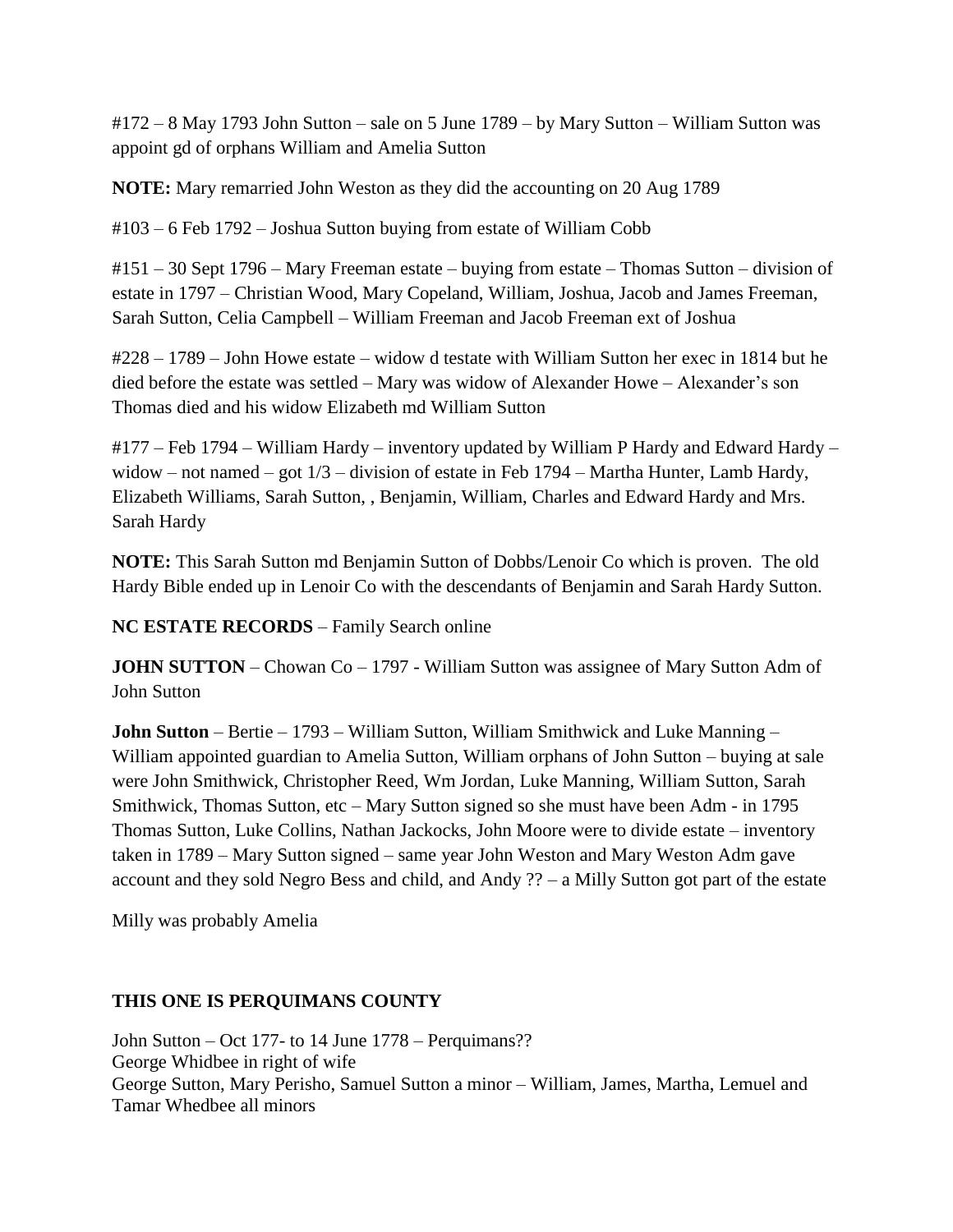In this same folder is the estate record for John Sutton – a different John – not sure when died but Martha H. Sutton was Adm in 1817 – children were Ann, Sarah, Greenbury and Richard – one guardian was Joel Ives who appears to have md the widow then he left town and George Sutton was guardian – either there is even another John Sutton record in this file or it goes up to the 1840's. Appears to be other records in this folder – another John d at the same time – widow Nancy or Mary – one places states he had a will but there was an Adm not exec – she didn't like what she inherited.

## **ELIZABETH SUTTON - 1819**

Buying from estate – Benjamin Smithwick, Benjamin Hardy, Rasors ??, Askews, Westons, John Wood no Suttons – Cullen Capeheart was guardian and Adm, another day John Wood was guardian and Adm – large estate – negros were sold – Simon, Andy, Gansey, Wilson, Tony, Beck, Mary ???, Harriett,

John E. Wood was guard of Mary Howe

Negroes - Polly and children, Clarsy and 3 children, several more – most hired out including one to Will Sutton

Appeared to have inherited – Sally (who was dec), John, Alexander W. Mebane and wife Mary, William Sutton, A. M. Slade and wife Eliza - William and John were infants and Cullen Capehart was her admi, - Elizabeth died sometimes in 1818 – her children were inheriting except only John, Sally and Mary were listed as her children

26 March 1825 – received of John Wood Adm of Elizabeth \$246 in full of John Sutton's portion; \$246 due estate of Sally F, refund to John Wood – signed by Cullen Capehart who was guardian to John Sutton and Adm to Sally F. Sutton; Alexander Mebane received \$246 in right of his wife Mary

**NOTE**: Elizabeth was the widow of William and died soon after he did. Mary and Alexander W. Mebane - she was probably Mary How a daughter of Elizabeth Howe Sutton as William was her guardian

## **ELIZA SUTTON**

John Wood was adm 24 Sept 1824 –

**NOTE:** This was Elizabeth Sutton widow of William but it did have a separate folder for whatever reason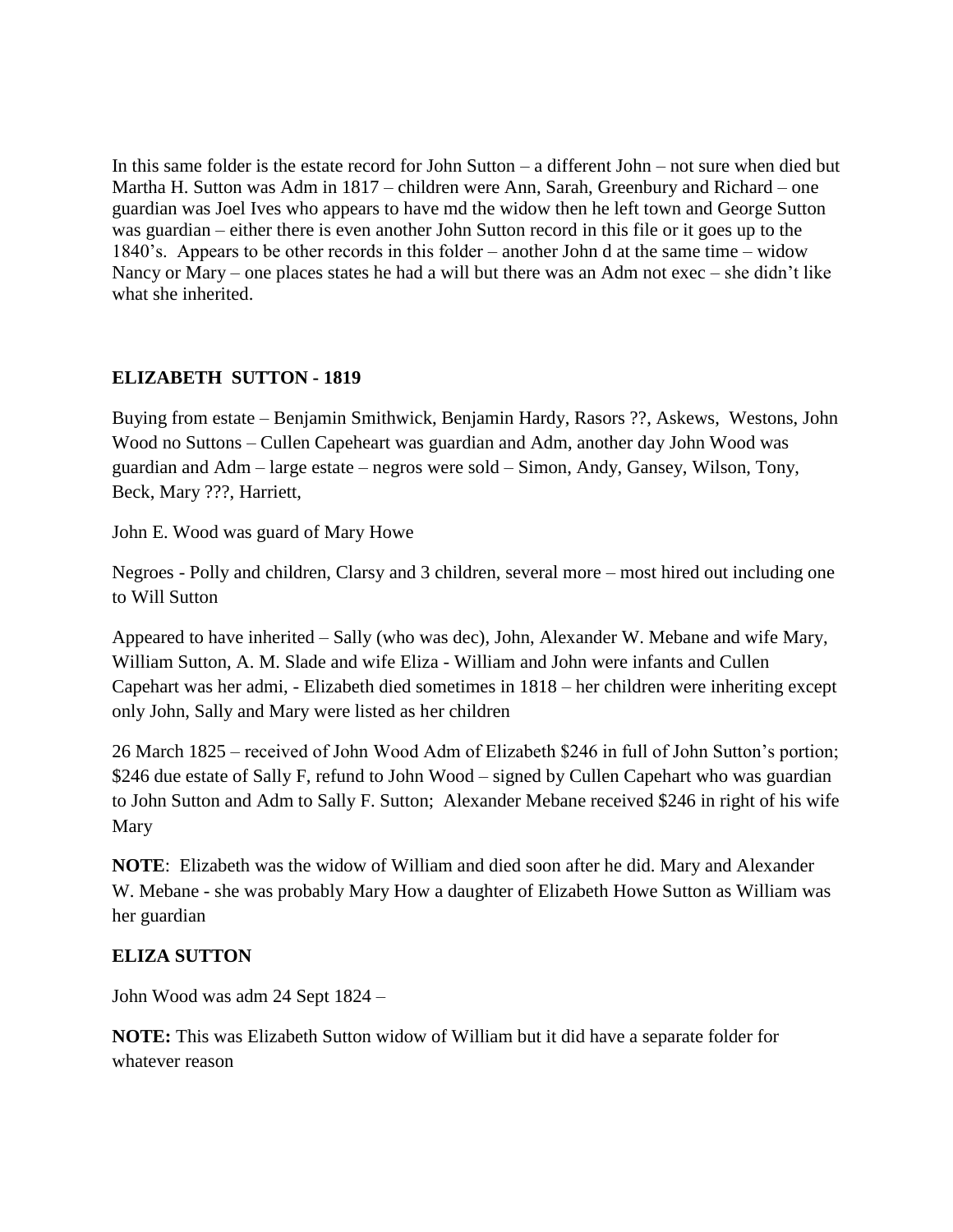**JOSHUA SUTTON** – Nov 1771 – William Jordan Adm – son Thomas, pd to Parthenia Demsey, got a chest of clothes from Thomas Sutton, money pd to Elizabeth Spruill, to Jasper Sutton, money for schooling THE child, money received from Thomas Sutton, some buying from estate were Christopher Reed, Wm Jordan, no Suttons, Ashburns, Jamima Walburton, Joseph Dempsy

In folder – inventory of Jasper Sutton  $= 1$  negro called Dick – signed by William Jordan Exec

David King and Thomas Dugind ?? unto Joshua Sutton the sum of 28 pds to be pd to sd Joshua Sutton – 14 Sept 1771 – this is a Bond but is unclear who the dec was – another Bond for William Jordan, Thomas Ballard and Jasper Sutton to Josiah Martin – dec was Joshua Sutton

**NOTE:** I see no children listed. Nothing on ancestry

#### **THOMAS SUTTON**

There are three different estates in this file – Thomas I, his son Thomas Jr and a later Thomas who was very well to do

Thomas Jr – no additional information

Later Thomas – 1818 Bertie Co – John E. Wood and Mary his wife, Celia Sutton and William Sutton – the latter two not of age – were the children – no widow mentioned

Had land in Bertie of 1000 acres adj Elizabeth Jacocks, Edmund Weston and heirs of William Lawrence dec – another 600 acres in Bucklesberry adj Edward Fleetwood – another 700 acres on Albemarle Sound adj Baldy Ashburn, Jonathan Jacocks dec – another tract in Hertford of 640 acres adj Luke Summers, William Bush – another tract in NG County of 500 acres adj Godwin Cotton, Edward Wood and Rebecca Carter

## **WILLIAM SUTTON**

**NOTE:** Almost 900 pages and there are several estate records in this one file which have been split out in the report

1816 – Elizabeth Sutton to court for Dower – widow of William –

1/3 part of land where dec lived, Peter Rascoe's corner, Roanoke River, 692 acres except 20 or 25 acres where Mrs. Lovett now lives that she has a lifetime estate in – also 10 to 15 acres held by John Hyman, also the fishing landing ??? Joel Hymans which Sutton owned, also the warehouse and storehouse at the landing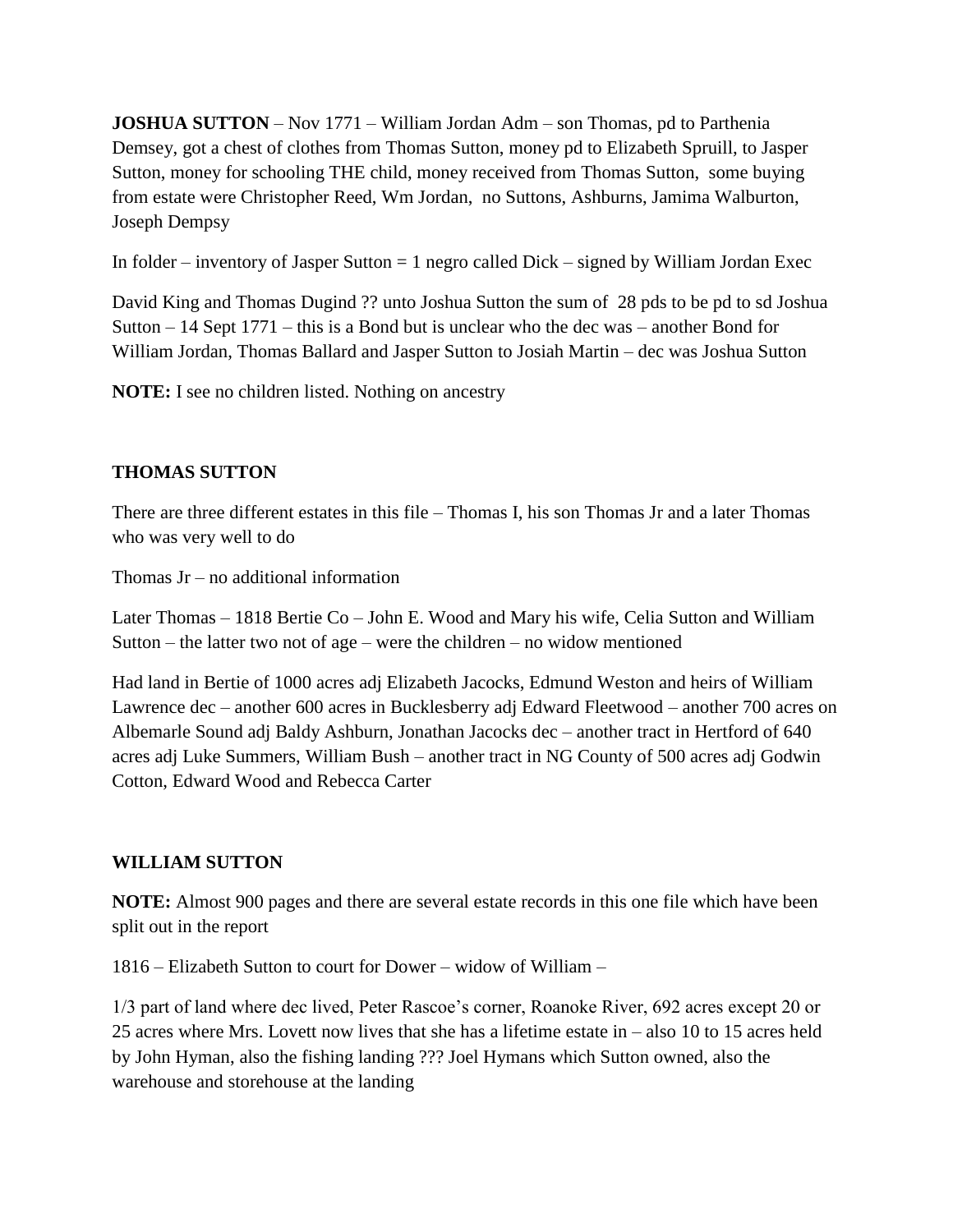Another tract sd Sutton bought of James Moore of 200 acres

Another tract bought of Mrs. Elizabeth Madre ?? of 125 acres

Something about the wood island Fishing by the court

Estate Sale June 13 1816 and several other times in other years Joseph Bryan Adm – among others buying – Mrs. Sutton who bought most of it, Miss Eliza Sutton, Luke Ross, Malachi Weston, Nancy Freeman, a Pugh, Joseph Jordan, a Ashburn, James Moore, Roscoes, Smithwicks, Hardisons, Bryans, in 1817 - John Bond, Eliza Sutton who was doing a lot of buying, Mrs. Sutton (not too often)

Notes belonging to Wm Sutton – right many – actually just about everyone in the area – he appears to have been a merchant – long list of Negros –

A sale from Sheriff of Martin Co for property belonging to Ebenezer Smithwick on 29 Aug 1812 – livestock, furniture, negros, etc – a lawsuit in Martin Co against Smithwick by Sutton which remained partly unpaid

Sept 1823 – Alfred M. Slade and Eliza his wife – she daughter – rest of children were John, William, & Sally Freeman Sutton were also children – estate of about \$20,000 – a lot of negros who were handed over by Joseph Bryan Adm to Cullen Capehart who was the guardian of the children – been several years now and distribution has not been made – Capeheart willing to do so but wants order from court – at this time Sally F Sutton was dec by 1827 and Capehert has her administration – some of these dates are suspect – met in Cashie Neck to divide –

William – there is a middle initial but not sure of it, maybe a  $G - \text{Martha}$ , Dole, Simon, Winny, Walden, Eaten, Jerry, Ben Hardison ??, Patty, Betty, June, Matilda, Alfred, Henry, Lewis,

Eliza – didn't write hers down

John – Elijah, Eady, Winnie, Mary, Nancy, Cesar, Nicy, Mary Eliza, Bob, Joe, Sam ?? Curry, Jack Collins, Lucy, Rachel, Ned

Sally F also got her share although she was dec

Moses Gilliam then guardian to heirs but date given was 1818, then William H Green was guardian,

In 1819 – The Wood Island Fishery was sold – on 1 Jan 1824 the negros of William and Elizabeth Sutton were divided – a report made 4 Nov 1826

A dispute between William Sutton and John Harrison over the Wood Island Fishery ca 1812 – Harrison said it was time to deed over 1/3 of Fishery to his son John – Sutton said that Harrison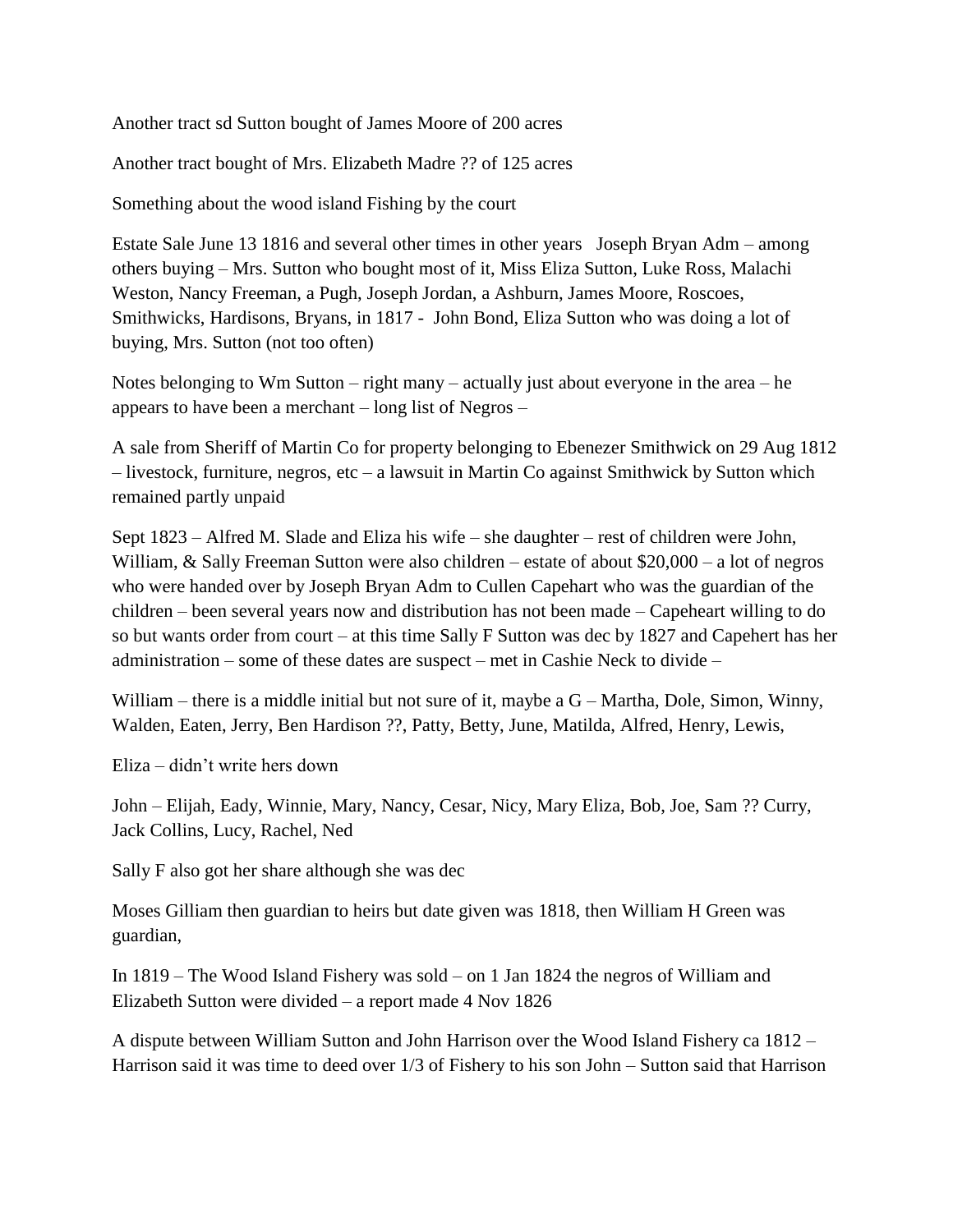owed him money – it appears that Harrison Sr died and his son had a guardian by Joel Moore ?? – somehow a ?? Mebane got involved with this with his wife and it went from  $\frac{1}{4}$  to 1/5 shares –

Sally died – the track on the Roanoke adj to Peter Roscoe was 2250 acres – Eliza wanted her 1/3 of the undivided land –

Now the file appears to go to another Sutton – answer of John Sutton and Mary his wife to the petition of William and Amelia Sutton by their guardian William Sutton – John was father to petitioners – Mary was Adm and took over the estate - said Mary intermarried with William Sutton which was marked through – she intermarried Weston according to other information – this is not clear – p  $73/74 - 1794$  – said Negros divided - then it does go on to give answer of Weston and his wife –

Back to William – John E. Wood was Adm of Eliza Sutton – 1824 – Eliza MAY have been the guardian of Mary Howe

#### FROM JONI – HATHAWAY

pg520: Howe, Mary, June 13, 1813; Nov. Term 1814. Grand-daughter Mary E C Howe (daughter of my son Thomas), Colin McKenzie (son of George), Eliza Sutton (wife of William), Wm. Sutton Exr. Test, Luke Smithwick, Amelia Sutton.

Some land was sold on the Roanoke and divided between William's heirs and a Kittrell

In 1823 the large track on the Roanoke was divided – 638 ¼ acres ?? on Charltons Creek for Lot 1 – which Eliza received – Lot #2 got 506  $1/2$  acres drawn by John A. Sutton – lot  $3 - 963$   $1/3$ acres – drawn by William who had a middle initial – can't read – G or maybe  $S -$  survey map on page  $341 - 21$  Dec  $1823 -$  John and William still had guardians in  $1827 -$ 

#### **A new William Sutton folder**

M. W. Sutton was widow – 1884 – had a piano

In matter of Martha W. Sutton widow vs W. M. Sutton dec – this was William Moring Sutton

#### **Another William folder – goes back to rich William and some is probably a repeat**

Not sure of date but William Sutton was guardian of Mary Howe probably sometimes around 1814. In 1816 Bryan received money for hire of Negros and rent of land for Mary How. In 1817 E ??? Fleetwood was adm of Penelope How ??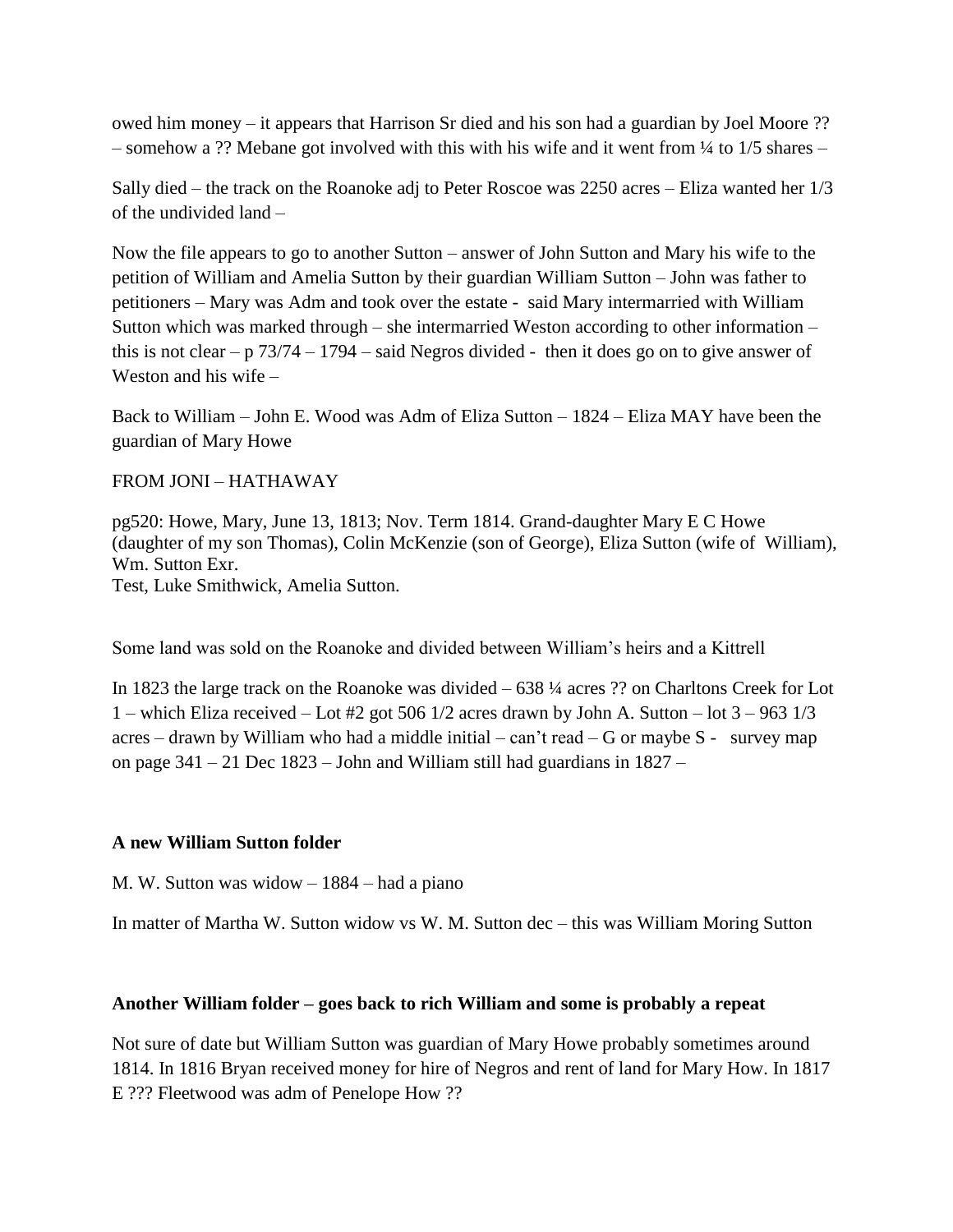Just before his death William was guardian to Jane Bently

June 1816 – Joseph Bryan paid the tax for Amelia Sutton

William Sutton may have owned a schooner Eliza Ann

Feb 1819 – a bill of receipt from Stanley Kittrell from Sutton heirs for his part of the Roanoke River land

Then to estate of John Sutton husband of Mary and father of William and Amelia – it plainly states that John Sutton was the brother of William Sutton which would be rich William. Mary intermarried with John Weston and he took over the considerable estate – Negroes were Jay, Mote??, Eve and Andre – children applying to John Sutton (sic) who has personal estate as John and Mary Weston have refused to comply and division

This may be a repeat but Alfred and Eliza Slade again petitioned the court for division of the negroes of William Sutton between Eliza, John and William Sutton and the estate of Sally F. Sutton by Cullen Capeheart the Adm of the estate – the date was  $3<sup>rd</sup>$  Mon of March 1827 Which is about the last date I see in the file.

There are hundreds of receipts in these file for both William before his death and adm after his death. There are a number of lawsuits. These files were skimmed and may have missed important information. Best reread at the archives.

## **JOHN A. SUTTON**

George Wynn and William Purdue special Adm 13 Nov 1845 – in here it looks like a date of 1887 but must be wrong – very short file – John's land – 200 acres in Church Fishery to be sold – that was his 1/8 share – only information – no widow or children – this does not go with what he inherited from his father of 506 ½ acres unless he sold some of it

## **WILLIAM M. SUTTON**

This would be William Moring son of John A. July 1888 – George Gray was guardian for Clarauca Sutton – this was all the information

## **CLOANAH SUTTON**

Inventory taken by John Sutton 11 ?? Oct 1786 – John Sutton, Henry Speller and Henry Weston gave bond for John Sutton, Adm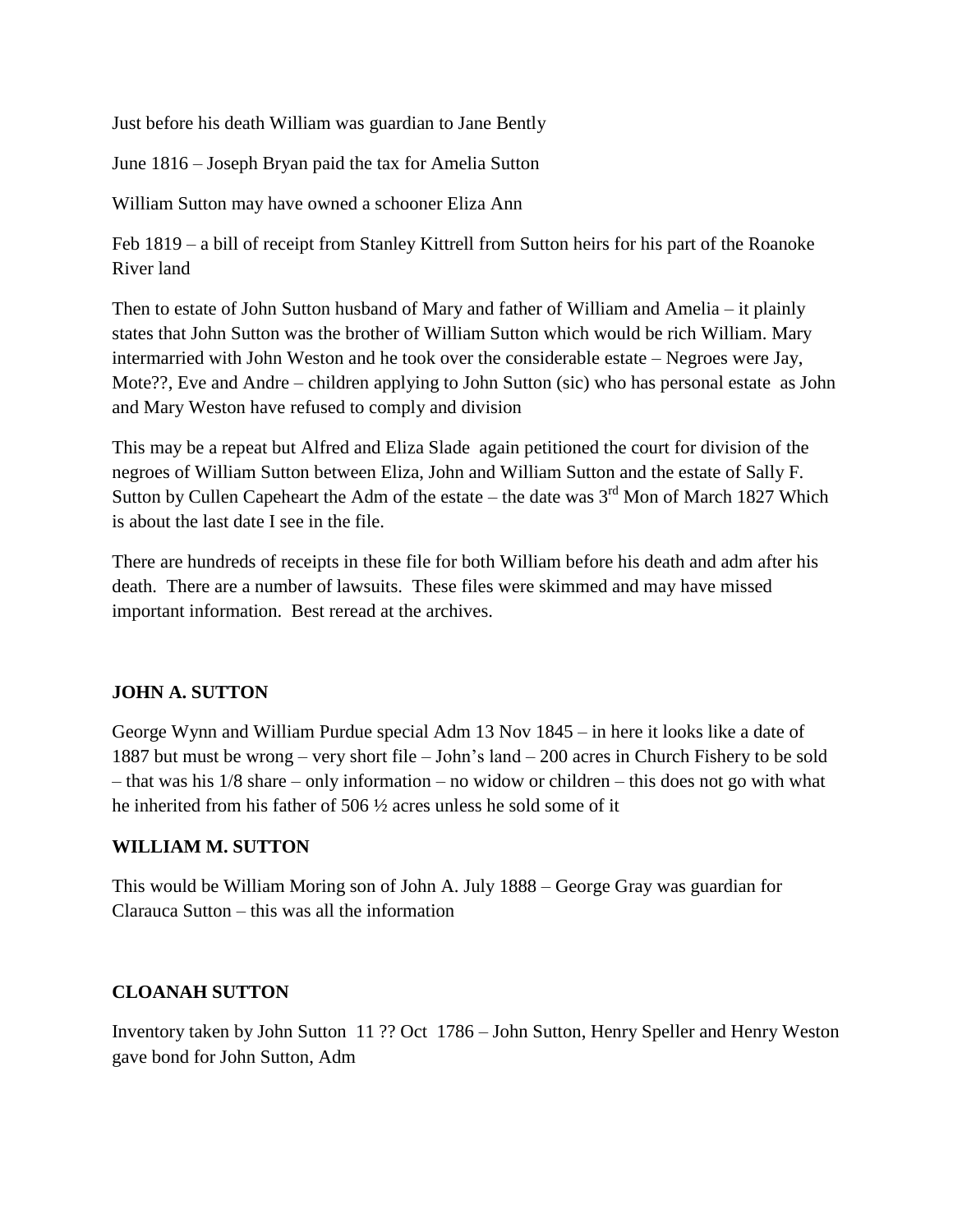**NOTE:** The inventory does not suggest whether this was John Sutton's mother or maybe his sister but my hunch is his sister – no Negros and no land was mentioned – just household and a few farm items and hogs and sheep

#### **JAMES SUTTON**

3 Jan 1825 ?? by Thomas Charlton Adm – Elizabeth Sutton was widow – mostly household goods, silver watch, carriage and harness, sows, pigs, horses, and a few Negroes – widow got a years provisions in 1826 – appears to have money owned to him by among others Geo Sutton, Henderson Sutto

**NOTE:** This James Sutton lived in Tyrrell Co and was out of Perquimans Co.

## **SALLY FREEMAN SUTTON**

Inventory taken 12 Nov 1821 by Cullen Capehart – she was entitled to  $\frac{1}{4}$  of William's estate (she was his daughter) - her mother was Elizabeth and she was entitled to ¼ of her estate - Jno, William and A. M. Slade and wife (Eliza) inherited – Mebane and wife (Mary Howe) sued Capehart saying that they were entitle to part of the estate and Sally had been dead for 2 years and they had gotten nothing so far – Mary Howe was also the daughter of Elizabeth Sutton by another marriage – a no of Negroes – drawing lots were Mary Howe, John and William Sutton, and Alfred Slade and wife – a tract of 70 acres adj William Walford, Ralph Outlaw, John Mitchell being lands being held by Thomas Sutton in right of his wife Sally Sutton commonly called the Blake Baker Tract – her siblings are her only heirs – William's middle initial was G (no initial for John) – Eliza Sutton was dec and the estate was 1/3 to Mebane and wife, Cullen Capehart for John and William and 1/3 to Capehart for Sally

**NOTE:** According to this estate Mary Freeman Sutton was md to a Thomas Sutton who must have died before she did and they had no children – may be a marriage bond – she would not have been married that early

## **CELIA SUTTON**

1819 – John Wood Adm – acct on estate of Mary Howe 1819 also by John Wood –

**NOTE:** Don't know who she was

**GATES COUNTY – George and John**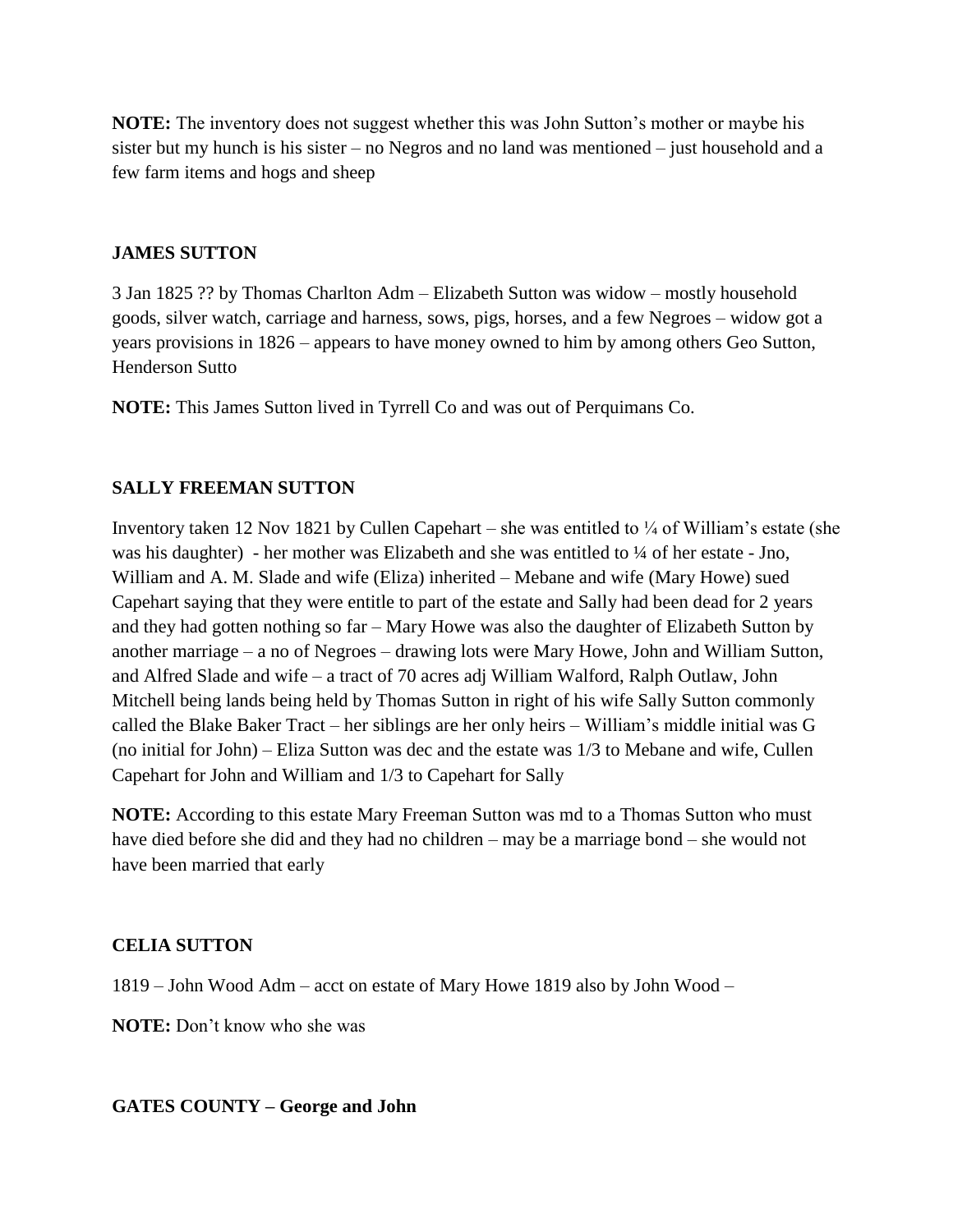**NOTE**: Given the names they were out of Perquimans Co

#### **JOHN SUTTON**

1822 – Perquimans Co – Richard Sutton by George Sutton vs Jesse Ives – George Sutton guardian to Richard Sutton – Richard Sutton orphan of John Sutton – a balance due from estate of John Sutton to Jesse Ives on behalf of his wife – orphans were Greenbury, Richard, Ann and Sarah Sutton with George Sutton their guardian

## **GEORGE SUTTON – 1827**

Sale of property given by George Sutton in his will to Joseph, Mary Ann, Caroline Matilda his children and heirs – John Walton exec – had Negroes – buying from estate among others – Riddicks, Samuel Sutton, George Sutton, several Blanchards, William Blanchard guardian

#### **GEORGE SUTTON 1834**

Division of Negroes belonging to George dec among – Mary Hurdle wife of Robert, and Caroline Sutton orphan with Joseph Hurdle her guardian – another place Hurdle was written Murdell

**NOTE:** These people are probably not in the report and it does not go up this far

## **ALLIED FAMILIES**

#### **WARBORTON**

#### JAMES – 1796

Heirs, Sally Sutton and Thomas Warborton, Winnifred Warborton, Luke Warborton and Jonathan Rhodes were exec – Both Winnifred and Luke died before estate was settled – James had infant John and Thomas Rascoe was guardian

#### **FREEMAN**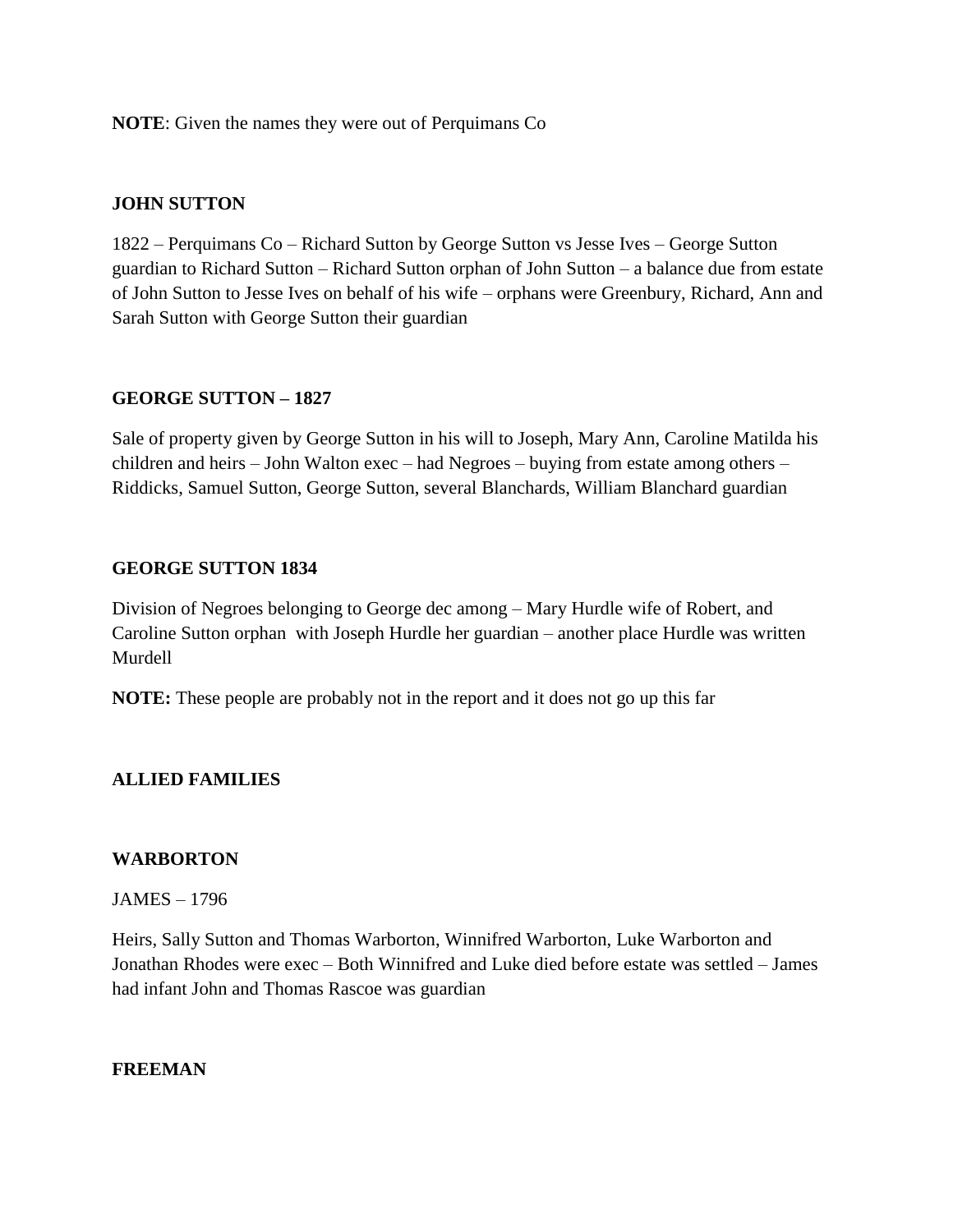#### **JOSHUA FREEMAN**

Will found on ancestry – written 24 ?? 1794 – prov Nov Term 1794

Wife Mary – negroes and land as long as she is a widow – sons James (not 21), William, Joshua, Jacob - all received land – daughters Christian Wood (negroes), Mary Copeland/Capehart (negroes) – Mary had been married before to Samuel Harrell and they had children and Joshua had already given them the negroes before Samuel died and they lived in Hertford Co – Sally Sutton (negroes, furniture, horse), Celia Campbell

Execs my friend Thomas Sutton, my sons William and Jacob

Large estate – only Sutton buying was Thomas

#### **MARY FREEMAN**

Estate records – inventory taken 1 May 1796 – heirs Christian Wood, Mary Capeheart, Sally Sutton, Celia Campbell – William, Joshua, Jacob, James Freeman – inventory taken by William Freeman – only Sutton buying from estate was Thomas. A James Wood bought from estate and he may have been husband of Christian

## **RECORDS OF ESTATES OF BERTIE COUNTY – VOL 3 – 1788 – 1800** – by David Gammon

#228 – 1789 – John Howe estate – widow d testate with William Sutton her exec in 1814 but he died before the estate was settled – Mary was widow of Alexander Howe (not sure who he was) – Alexander's son Thomas died and his widow Elizabeth md William Sutton

#### NC ESTATE RECORDS FROM FAMILY SEARCH

## **WARBORTON**

JOHN WARBORTON – April 1775

daughter Sarah, son Luke

LUKE WARBORTON– 1800

William Sutton was guardian to orphas Elizabeth and James – no widow mentioned

THOMAS WARBORTON – 1800

Appears to be brother of Sarah W Sutton. William Sutton and John Warbarton split negroes – John W took inventory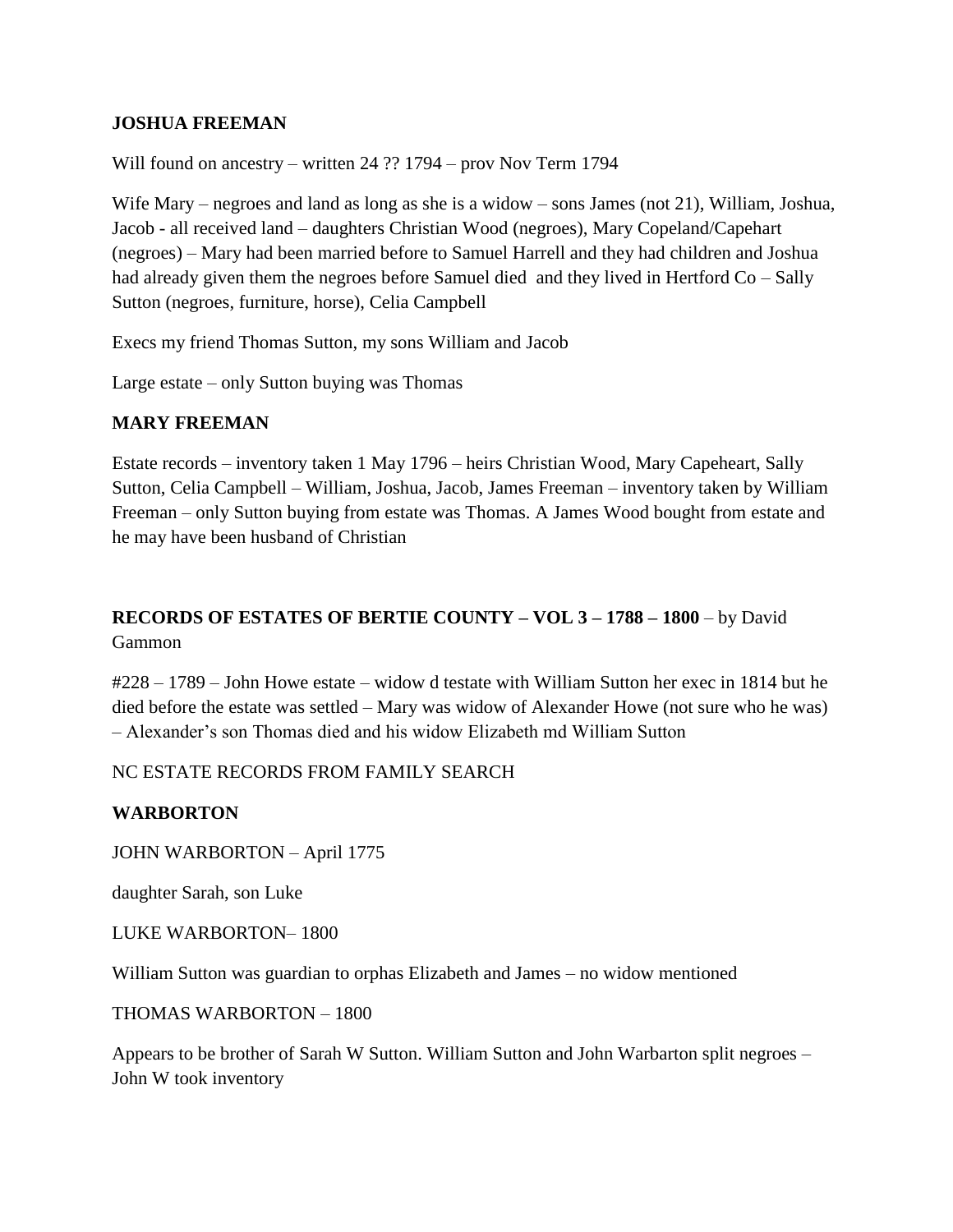#### WINIFRED WARBORTON– 1785

Inventory taken by Luke W – buying was a John Sutton

#### SMITHWICK WARBORTON – 1769

Mary was adm – only 3 pages

#### **FREEMAN**

#### **JOSHUA FREEMAN**

Will found on ancestry – written 24 ?? 1794 – prov Nov Term 1794

Wife Mary – negroes and land as long as she is a widow – sons James (not 21), William, Joshua, Jacob - all received land – daughters Christian Wood (negroes), Mary Copeland/Capehart (negroes) – Mary had been married before to Samuel Harrell and they had children and Joshua had already given them the negroes before Samuel died and they lived in Hertford Co – Sally Sutton (negroes, furniture, horse), Celia Campbell

Execs my friend Thomas Sutton, my sons William and Jacob

Large estate – only Sutton buying was Thomas

#### **MARY FREEMAN**

Estate records – inventory taken 1 May 1796 – heirs Christian Wood, Mary Capeheart, Sally Sutton, Celia Campbell – William, Joshua, Jacob, James Freeman – inventory taken by William Freeman – only Sutton buying from estate was Thomas. A James Wood bought from estate and he may have been husband of Christian

Most of the sons also had wills or estate records – no mention of any Suttons – female name Celia comes down all branches of the Freeman family.

## **DICKINSON**

Only NC estate files for a Dickinson are for Mathias B. in 1815

Intestate – Joseph F. Dickinson was adm – just a lot of numbers – no estate sale – no names

## **MILLS**

**None**

#### **UNPLACED SUTTON**